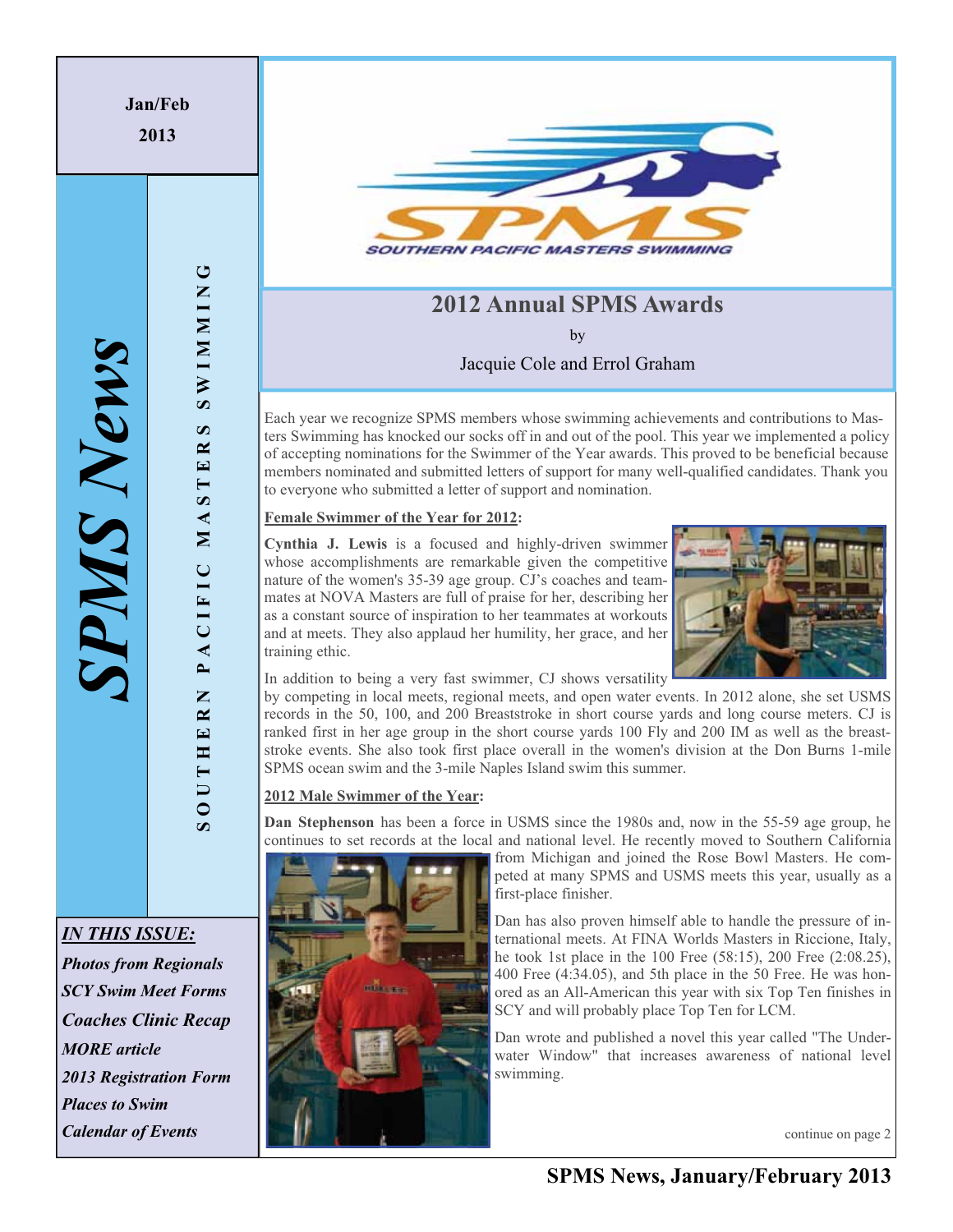# **2012 Annual SPMS Awards**

### continued

**Jim Marcus Award** (presented to an SPMS swimmer who has made outstanding contributions to Masters Swimming)**:**

We are proud to honor **Michael Heather** with this year's Jim Marcus Award for all that he has done for our sport over the years: Mike has been a Masters swimmer since 1976, has attended local Masters administrative meetings since 1982, served as Vice-Chair of SPMA from 1984 to 1992, and was then elected Chair of SPMA in 1992. He has been a meet director, designed medals for swim meets, written articles for USMS *Swimmer* magazine, and even engineered and constructed a special device to hold a bulkhead in position at the Belmont Plaza pool.

At the national level, Mike has served in various capacities every year since he started attending the USMS convention in 1986. In addition to volunteering on various committees, he served as Chair of the USMS Convention Committee for 14 years, USMS Vice-President of Community Services for 4 years, and is currently USMS Vice-President of Administration. On top of all that he has contributed, Mike continues to swim competitively and attends most SPMS meets.

**Congratulations to all the recipients of this year's SPMS awards.**



### **Fun Photos from SPMS SCM Championships in Long Beach, November 30 - December 2, 2012**

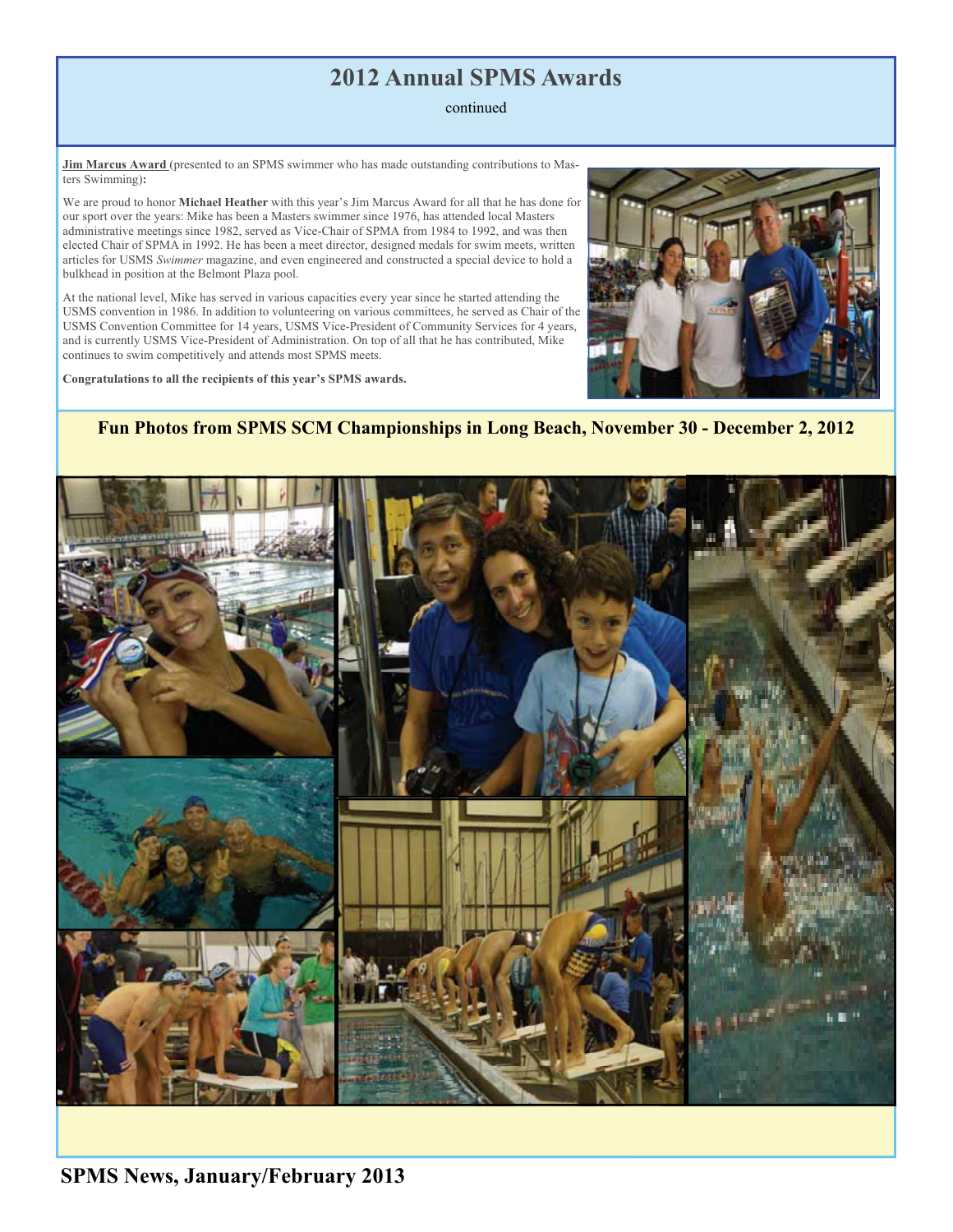# **Mission Viejo Masters**

## **SCY Swim Meet**

### **Sunday, January 6, 2013**

#### **Sanction by Southern Pacific Masters Swimming for USMS, Inc Sanction # 333-002**

**Facility:** Mission Viejo Pool is an outdoor, 25-yd. by 50-m competition pool at the Marguerite Aquatic Center, 27474 Casa Del Sol, Mission Viejo.

**Directions:** From the north or south, take the I-5 Freeway to the Alicia Parkway exit in Mission Viejo. Go east (away from the ocean) to Trabuco Road. Turn right on Trabuco to Marguerite Parkway. Go left on Marguerite to Casa Del Sol, turn right onto Casa Del Sol, and turn into the driveway for pool parking.

**Rules:** United States Masters Swimming rules will govern. Current SPMS meet procedures will be enforced and take precedence over any errors or omissions on this form. The meet referee will be in charge of the meet. Any questions regarding the conduct of the meet should be directed to that person. All events are timed final. Swimmers are limited to a total of 4 individual events, not including relays. Age on January 6<sup>th</sup> determines age group for the meet. You must be at least 18 to compete. **Entries:** On-line registration is preferred**.** The pre-entry postmark deadline is Saturday, December 29, 2012. Deck registration is permitted. Deck entries will close at 8:00 a.m. for the 500 yd. Freestyle and 400 yd. Individual Medley, and at 10:30 a.m. for all other events.

**Entry Fees:** \$25.00 per swimmer flat fee. Late entries and deck entries allowed for a total of \$35.00.

**Seeding:** All events will be deck seeded slowest to fastest, by entered time. Check in is not required in order to be deck seeded, except swimmers must check in to swim the 500 and 1000 yd. Freestyle and the 400 yd. Individual Medley.

**Relays:** All relays will be deck entered on SPMS relay forms available at the meet. Relay fees are \$2.00 per relay due upon entry. For each relay swimmer who is not entered in individual events, a fee of \$10.00 and a signed liability release must be submitted with the relay entry.

**Awards:** Individual: MVN ribbons for places 1 to 3. Relay: MVN ribbons for first place.

**Checks payable to**: Mission Viejo Nadadores (MVN). Mail consolidated entry card, a copy of your 2013 USMS card, and check to: Mission Viejo Nadadores -Mark Moore, 33055 Dolphin Ct., San Juan Capistrano, CA 92675 **Snack Bar**: Hot and cold drinks, snacks, and food will be available for purchase. **Questions:** Meet Director, Mark Moore (949) 489-1847;

coachmark@mastersmvnswim.org.

### **Sunday, January 6, 2013 Warm-up at 7:30 a.m. Meet starts at 8:30 a.m.**

1. 500 yd. Freestyle (check-in required)

2. 400 yd. Individual Medley (check-in required)

**Additional warm-up after 400 IM** 

#### **Event #3 will start no earlier than 11:00 a.m.**

- 3. 200 yd. Freestyle
- 4. 50 yd. Butterfly
- 5. 100 yd. Backstroke
- 6. **25 yd. Freestyle\***
- 7. 200 yd. Medley Relay (Men, Women, Mixed)
- 8. 200 yd. Individual Medley
- 9. 50 yd. Breaststroke
- 10. 100 yd. Freestyle

#### 11**. 25 yd. Breaststroke\***

- 12. 100 yd. Butterfly
- 13. 50 yd. Backstroke
- 14. 200 yd. Freestyle Relay (Men, Women, Mixed)
- 15**. 25 yd. Butterfly\***
- 16. 100 yd. Breaststroke
- 17. 50 yd. Freestyle
- 18. **25 yd. Backstroke\***
- 19. 100 yd. Individual Medley
- 20. 200 yd. Fun Fin Relay
- 21. 1000 yd. Freestyle (check-in required)

**\*25 yd. events are not recognized by USMS and will not be submitted for Top Ten considerations.** 

## **Santa Clarita Masters**

### **SCY Swim Meet**

### **Sunday, January 20, 2013**

#### **Sanction by Southern Pacific Masters Swimming for USMS, Inc Sanction # 333-004**

**Facility**: Santa Clarita Aquatic Center, 20850 Centre Pointe Pkwy.

**Directions:** *From the north*, take I-5 to the Valencia Blvd exit in Valencia. Go east several miles (Valencia Blvd turns into Soledad Canyon Rd) to Ruether Ave. Turn right and cross over railroad tracks. Turn right at Centre Pointe Pkwy. Turn left into driveway for Aquatic Center. *From the south*, take I-5 to Hwy. 14 north. Exit at Golden Valley Rd. Turn left onto Golden Valley Rd. Turn right on Centre Point Pkwy. Make a right into the driveway for the Aquatic Center. Parking is available in both upper and lower parking lots.

**Rules:** United States Masters Swimming rules will govern. Current SPMS meet procedures will be enforced and take precedence over any errors or omissions on this form. The meet referee will be in charge of the meet. Any questions regarding the conduct of the meet should be directed to that person. All events are timed final. Swimmers are limited to a total of 5 individual events, not including relays. Age on January 20th determines age group for the meet. You must be at least 18 to compete.

**Entries:** The pre-entry postmark deadline is Saturday, January 12, 2013. Deck registration is permitted. Deck entries for the 1650 yd. Freestyle will close at 8:45 a.m., all other deck entries close at 11:00 a.m. You must be at least 18 to compete.

**Entry Fees:** \$25.00 per swimmer flat fee for online entries. \$30.00 per swimmer flat fee for mail-in entries. Late entries and deck entries allowed for a total of \$35.00.

**Seeding:** All events will be deck seeded slowest to fastest, by entered time, ages and sexes combined. Check-in is not required in order to be deck seeded, except swimmers must check in to swim the 1650 yd. Freestyle and the 400 yd. Freestyle.

**Relays:** All relays will be deck entered. Relay fees are \$5.00 per relay due upon entry. For each relay swimmer who is not entered in individual events, a fee of \$5.00 and a signed liability release must be submitted with the relay entry.

**Awards:** Individual: SPMS ribbons for places 1 to 3. Relay: SPMS ribbons for first place.

**Checks payable to**: City of Santa Clarita.

Mail consolidated entry card, a copy of your 2013 USMS card, and check to: Santa Clarita Aquatic Center, c/o Lance O'Keefe, 20850 Centre Pointe Pkwy, Santa Clarita, CA 91350.

**Questions:** Meet Directors, Lance O'Keefe, (661) 250-3767, lokeefe@santa-clarita.com.

#### **Sunday, January 20, 2013 1650 warm-up at 8:00 a.m. 1650 starts at 9:00 a.m.**

1. 1650 yd. Freestyle (check-in required) **Additional warm-up after 1650 Event #2 starts 20 minutes after the finish of event #1**  2. 200 yd. Freestyle Relay (Men, Women, Mixed) 3. 100 yd. Butterfly

- 4. 200 yd. Freestyle
- 5. 100 yd. Breaststroke
- 6. 50 yd. Freestyle
- 7. 200 yd. Individual Medley
- 8. 500 yd. Freestyle (check-in required)
- 9. 100 yd. Backstroke
- 10. 50 yd. Butterfly
- 11. 400 yd. Individual Medley
- 12. 200 yd. Breaststroke
- 13. 100 yd. Freestyle
- 14. 50 yd. Backstroke
- 15. 200 yd. Butterfly
- 16. 100 yd. Individual Medley
- 17. 50 yd. Breaststroke
- 18. 200 yd. Backstroke
- 19. 200 yd. Medley Relay (Men, Women, Mixed)
- 20. 800 yd. Freestyle Relay (Men, Women, Mixed)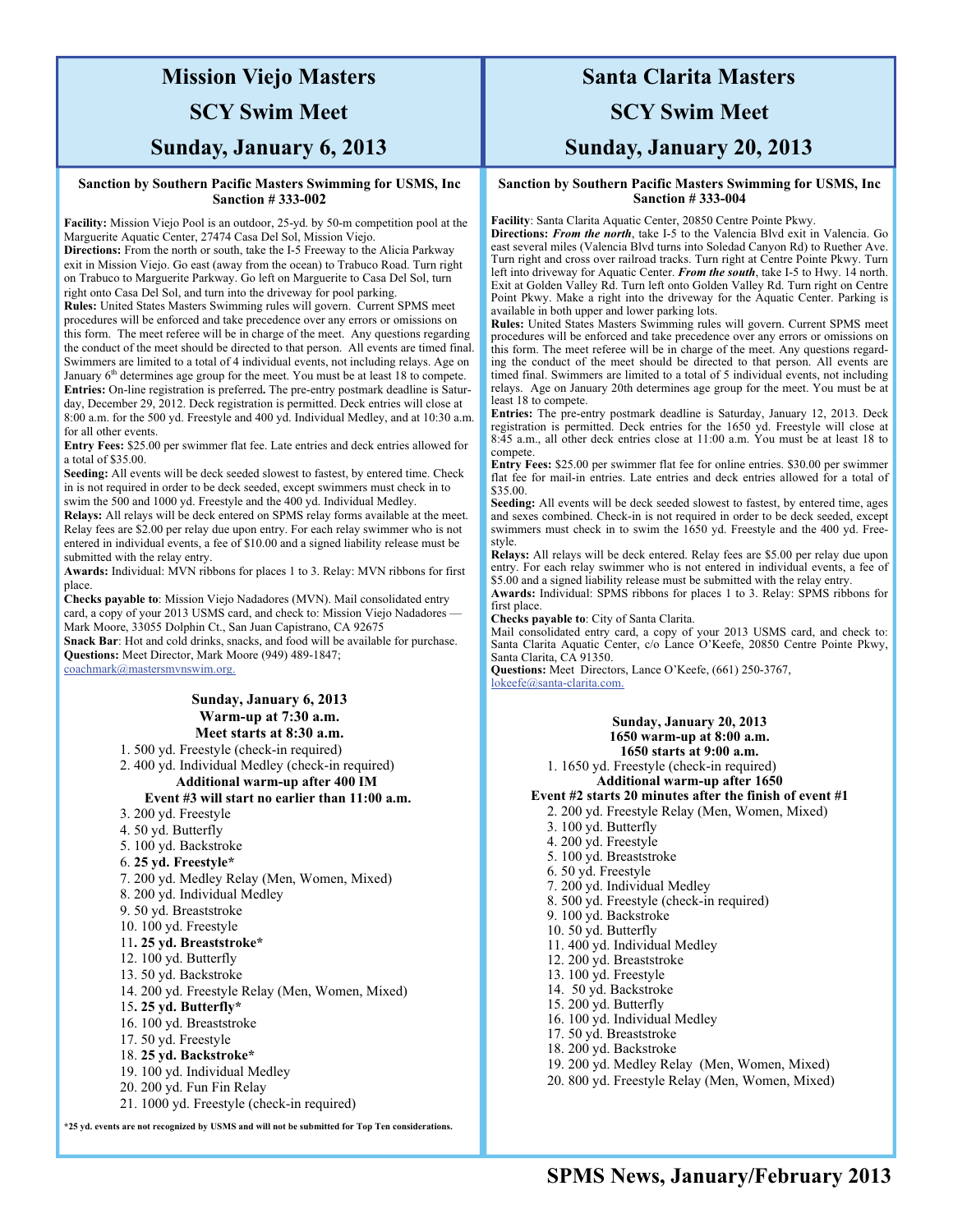## **Rose Bowl Masters**

## **SCY Swim Meet**

## **Saturday, February 9, 2013**

#### **Sanction by Southern Pacific Masters Swimming for USMS, Inc Sanction # 333-003**

**Facility**: Rose Bowl Aquatics Center, 360 N Arroyo Blvd., Pasadena. There is an outdoor, 8-lane competition pool, with six additional lanes available for warm-up.

**Directions:** *Going west on I-210,* exit Orange Grove as the freeway transitions to the 134. Go straight through the lights onto W. Holly Street. Turn left onto Arroyo Drive, then right onto Arroyo Blvd, and right into the first parking lot. *Going east on 134,* exit Orange Grove Blvd, and turn left onto Orange Grove. Turn left on West Holly Street. Turn left onto Arroyo Drive, then right onto Arroyo Blvd and right into the first parking lot. *Going south on I-210,* exit Mountain, turn right onto Mountain. Go straight until you see the Rose Bowl. At the parking lots turn left onto Arroyo Drive and left into parking lot I.

**Rules:** United States Masters Swimming rules will govern. Current SPMS meet procedures will be enforced and take precedence over any errors or omissions on this form. The meet referee will be in charge of the meet. Any questions regarding the conduct of the meet should be directed to that person. All events are timed final. Swimmers are limited to a total of 5 individual events, not including relays. Age on February 9th determines age group for the meet. You must be at least 18 to compete.

**Entries:** The pre-entry postmark deadline is Saturday, February 2, 2013. Deck registration is permitted. Deck entries will close at 8:00 a.m. You must be at least 18 to compete.

**Entry Fees:** \$20.00 per swimmer flat fee. Deck entries and online entries after January 28th are allowed for \$30.00 flat fee. For swimmers in relays only, the fee is \$5.00.

**Seeding:** All events will be deck-seeded slowest to fastest, by entered time, ages and genders combined.

**Relays:** All relays will be exhibition and deck entered at no cost.

**Awards:** Individual: SPMS ribbons for places 1 to 3. Relay: SPMS ribbons for first place.

**Checks payable to**: Rose Bowl Aquatics

Mail consolidated entry card, a copy of your 2013 USMS card, and check to: Rose Bowl Aquatics Masters, c/o Chad Durieux, 360 N Arroyo Blvd., Pasadena, CA 91103.

**Questions:** Chad Durieux, cdurieux@rosebowlaquatics.org.

#### **Saturday, February 9, 2013 Warm-up at 7:00 a.m. Meet starts at 8:30 a.m.**

1. 50 yd. Freestyle

2. 400 yd. Individual Medley

- 3. 200 yd. Backstroke
- 4. 50 yd. Butterfly
- 5. 200 yd. Breaststroke
- 6. 100 yd. Individual Medley
- 7. 200 yd. Butterfly
- 8. 50 yd. Backstroke
- 9. 200 yd. Individual Medley
- 10. 50 yd. Breaststroke
- 11. 200 yd. Freestyle
- 12. 400 yd. Freestyle Relay (Men, Women, Mixed)
- 13. 200 yd. t-shirt relay

# **Las Vegas Masters Vegas Free Play SCY Swim Meet Saturday, February 16, 2013**

#### **Sanction by Southern Pacific Masters Swimming for USMS, Inc Sanction # 333-005**

**Facility**: Desert Breeze Park, 8275 W. Spring Mountain Road, indoor 50-meter by 25-yard pool. Six lanes will be available for warm-up. **Directions:** From the I-15 Fwy., take the Flamingo Road exit (#38). Take Flamingo Road west for 3.54 miles. Turn right onto South Rainbow Blvd. and go 0.78 miles. Turn left onto Spring Mountain Road and go 1.70 miles. The pool is on the left.

**Rules:** United States Masters Swimming rules will govern. Current SPMS meet procedures will be enforced and take precedence over any errors or omissions on this form. The meet referee will be in charge of the meet. Any questions regarding the conduct of the meet should be directed to that person. All events are timed final. Swimmers are limited to a total of 4 individual events, not including relays. Age on February 16th determines age group for the meet. You must be at least 18 to compete.

**Entries:** Online registration will close 11:59 a.m. Friday, February 15th, 2013. The pre-entry postmark deadline is Monday, February 11th, 2013. Deck entries will close at 12:30 p.m. for the first six events.

**Entry Fees**: \$25.00 per swimmer flat fee. Online entries after February 15 are \$35.00. Deck entries are \$35.00. For swimmers in relays only, the fee is \$5.00.

**Relays:** All relays will be deck entered. Relay fees are \$2.00 per relay due upon entry. For each relay swimmer who is not entered in individual events, a fee of \$5.00 and a signed liability release must be submitted with the relay entry.

**Awards:** Individual: SPMS ribbons for places 1 to 3. Relay: SPMS ribbons for first place.

**Special Awards**: Events marked VFP (Vegas Free Play) will have special awards from local casinos for "free play" at the casino. Winners of age groups will be eligible for coupons redeemable at Las Vegas casinos. You must be at least 21 years of age in order to get a VFP coupon.

**Checks payable to**: Las Vegas Masters

Mail consolidated entry card, a copy of your 2013 USMS card, and check to: Las Vegas SCY Meet, P. O. Box 204, Lake Forest, CA 92609-0204.

**Questions:** Victor Hecker, (702) 247-7788; Robert Mitchell, (949) 689-7946. mitchellrobert@cox.net

#### **Saturday, February 16, 2013 Warm-up at noon Meet starts at 1:00 p.m.**

1. 500 yd. Freestyle 2. 200 yd. Mixed Medley Relay 3. 100 yd. Individual Medley 4. 50 yd. Butterfly 5. 100 yd. Backstroke 6. 200 yd. Freestyle (VFP) 7. 50 yd. Breaststroke 8. 200 yd. Individual Medley 9. 100 yd. Butterfly 10. 50 yd. Freestyle 11. 50 yd. Backstroke 12. 400 yd. Individual Medley 13. 100 yd. Breaststroke 14. 100 yd. Freestyle (VFP)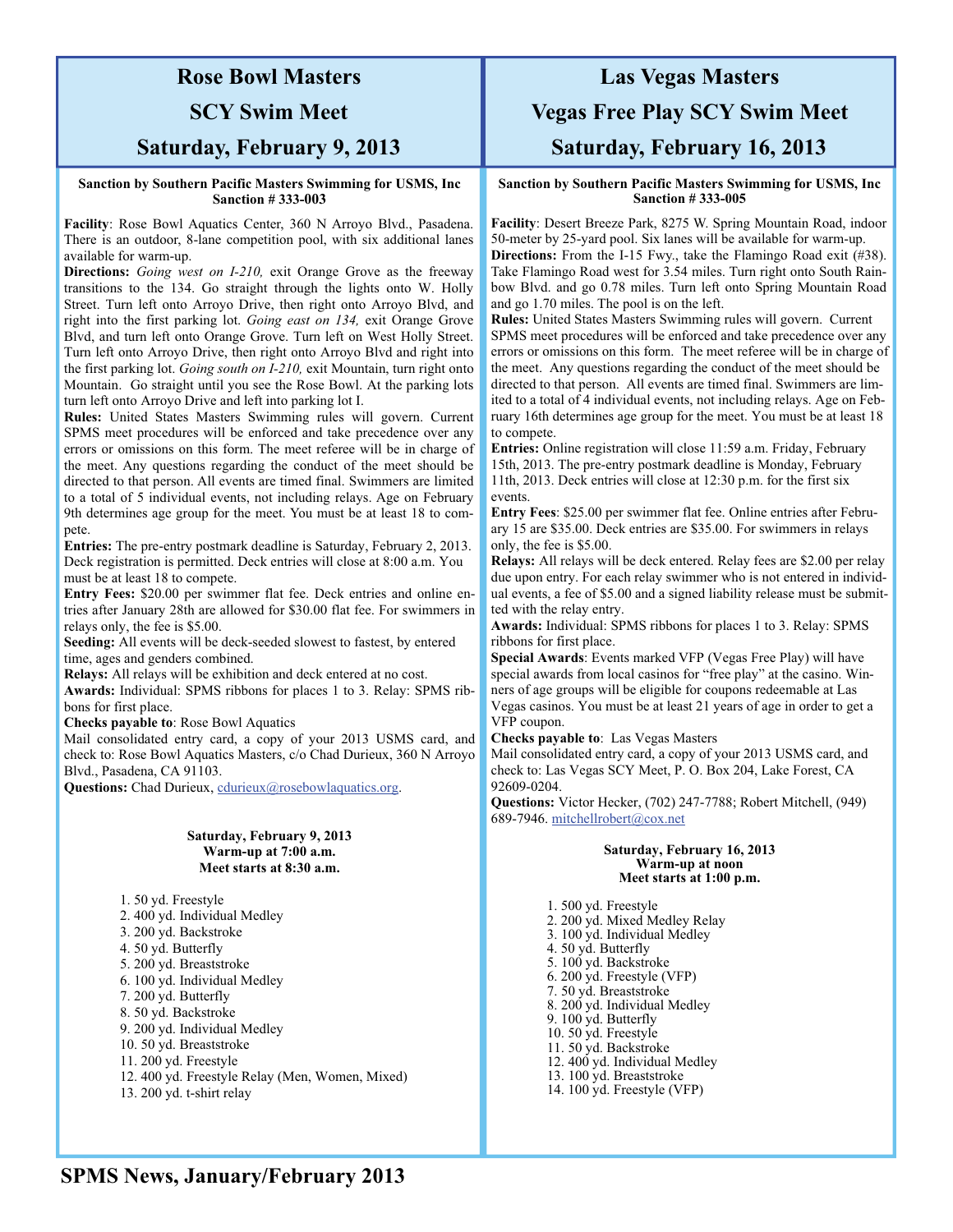# **Caltech Pentathlon**

## **SCY Swim Meet**

### **Sunday, March 3, 2013**

#### **Sanction by Southern Pacific Masters Swimming for USMS, Inc Sanction # 333-006**

**Facility:** The Caltech facility is an outdoor, eight lane, 25 yard, all-deep pool with a separate 25 yard warm up pool. Address: 1201 E. California Blvd, Pasadena.

**Directions:** Take Hill Ave south from the 210 freeway. After 1.5 miles turn right on California Blvd. Go to the second stop light and turn left into the parking lot. Continue past the tennis courts to the gym. The pool is located west of the Brown Gym. Or take the 110 freeway north until it ends. Go 1 mile and turn right on California Blvd., 2 miles to Caltech. Parking is free on the weekends.

**Rules:** United States Masters Swimming rules will govern. Current SPMS meet procedures will be enforced and take precedence over any errors or omissions on this form. The meet referee will be in charge of the meet. Any questions regarding the conduct of the meet should be directed to that person. All events are timed final. Age on March 3rd determines age group for the meet. You must be at least 18 to compete.

**Entries:** On-line registration is preferred**.** The pre-entry postmark deadline is Saturday, February 23, 2013. Deck registration is permitted. Deck entries close at 8:15 a.m. sharp. NOTE: THE MEET START TIME IS ONE HOUR EAR-LIER THIS YEAR.

**Entry Fee:** \$25.00 flat fee per swimmer. Deck entry fee is \$35.00. Late mail-in entries and entries received without payment will be treated as deck entries and charged the deck entry fee.

**Seeding:** All events will be seeded slowest to fastest, by entered time, ages and sexes combined. Check-in is not required. A swimmer who misses their heat will not be reseeded into a later heat and will be disqualified for that event.

**Awards:** Custom pentathlon awards will be given to the top three finishers in each age group. The swimmer with the lowest cumulative time for all five events shall be declared the winner. A swimmer must complete all five events to be

considered for an award. If a swimmer is disqualified in one or more events, that swimmer is ineligible for a pentathlon award.

**Checks Payable To:** Caltech Masters. Mail signed consolidated entry card, a copy of your 2013 USMS card and check to: Caltech Pentathlon - Suzanne Dodd, 211 Eastern Ave, Pasadena, CA, 91107.

**Questions:** Meet Director, Suzanne Dodd, (626) 449-7536. Meet Processing, Robert Mitchell, (949 689-7946, mitchellrobert.cox@gmail.com.

> **Sunday, March 3, 2013 Warm up at 8:00 a.m. Meet starts at 9:00 a.m.**

- 1. 50 yd Butterfly
- 2. 50 yd Backstroke
- 3. 50 yd Breaststroke
- 4. 50 yd Freestyle

*.*

5. 100 yd Individual Medley

*Most meets have online registration and prefer that swimmers enter online. Please go to http://www.spmasterswim.org for the list of our current meets and online registration.* 

## **Southwest Masters**

### **SCY Swim Meet**

### **Sunday, April 7, 2013**

#### **Sanction by Southern Pacific Masters Swimming for USMS, Inc Sanction # 333-007**

**Facility**: Steven E. Schofield Aquatic Center at Pierce College is an outdoor pool that has been recently renovated. 6201 Winnetka Ave., Woodland Hills. A Colorado timing system and scoreboard will be available for the meet. **Directions:** Take the 101 Freeway to Winnetka. Exit at Winnetka and go north one mile to the college. Winnetka is located 6 miles west of the San Diego

Freeway (405) and Ventura Freeway (101) interchange. **Rules:** United States Masters Swimming rules will govern. Current SPMS meet procedures will be enforced and take precedence over any errors or omissions on this form. The meet referee will be in charge of the meet. Any questions regarding the conduct of the meet should be directed to that person. All events are timed final. Swimmers are limited to a total of 5 individual events, not including relays. Age on April 7th, determines the age group of the swimmer for the meet. You must be at least 18 years old to compete.

**Entries:** Online entries will be used through Club Assistant. Online entries will close at 6:00 p.m. on April 6,2013 Mailed entries must be received by April 2. On deck entries for the 500 yd Freestyle will close at 8:45 a.m. and at the conclusion of the 500 for all other events.

**Entry Fees:** \$25.00 per swimmer flat fee for online, ages 18-79. Swimmers 80+ are free. \$30.00 per swimmer flat fee for mail-in entries, ages 18-79. Deck, online, and mail-in entries after Saturday, March 30 allowed for a total of \$35.00.

**Seeding:** All events will be deck seeded slowest to fastest by entered time, ages and sexes combined. Check-in is required in order to be seeded for all events. SwimPhone.com online check in will be used.

**Relays:** All relays will be deck entered. Relays are free. For each relay swimmer who is not entered in individual events, a fee of \$5.00 and a signed liability release must be submitted with the relay entry. Event 6 is a men's, women's, mixed 200 yd. Freestyle Relay. Event 17 is a men's, women's, mixed, 200 yd. Medley Relay.

**Awards:** Individual: SPMS ribbons for places 1 to 3. Relay: SPMS ribbons for first place. Special award will be given to the fastest time in the 200 yd. IM with handicap. The handicap details will be available at the meet. **Checks payable to**: Southwest Aquatic Masters

Mail consolidated entry card, a copy of your 2013 USMS card, and check to: Robert Mitchell, ATTN: Pierce College Spring Meet P. O. Box 204Lake Forest CA 92609-0204.

**Questions:** Fred Shaw (818) 710-2824, Deborah Hefter (818) 710-4234; Robert Mitchell, mitchellrobert.cox@gmail.com.

#### **Sunday, April 7, 2013 500 warm-up at 8:00 a.m. 500 starts at 9:00 a.m.**

#### 1. 500 yd. Freestyle **Additional warm-up after 500 Events #2 will starts no earlier than 11:00 a.m.**

- 2. 100 yd. Individual Medley
- 3. 50 yd. Butterfly
- 4. 100 yd. Backstroke
- 5. 200 yd. Breaststroke
- 
- 6. 200 yd. Freestyle Relay (Men, Women, Mixed; deck enter) 7. 50 yd. Freestyle
- 8. 100 yd. Butterfly
- 9. 200 yd. Backstroke
- 
- **Break (10 min.)**  10. 200 yd. Individual Medley (prize given to top time overall based on a
- handicap) 11. 50 yd. Breaststroke
- 12. 100 yd. Freestyle
- 13. 200 yd. Butterfly
- 14. 50 yd. Backstroke
- 15. 100 yd. Breaststroke
- 16. 200 yd. Freestyle
- 17. 200 yd. Medley Relay (Men, Women, Mixed; deck enter)
- 18. 400 yd. Individual Medley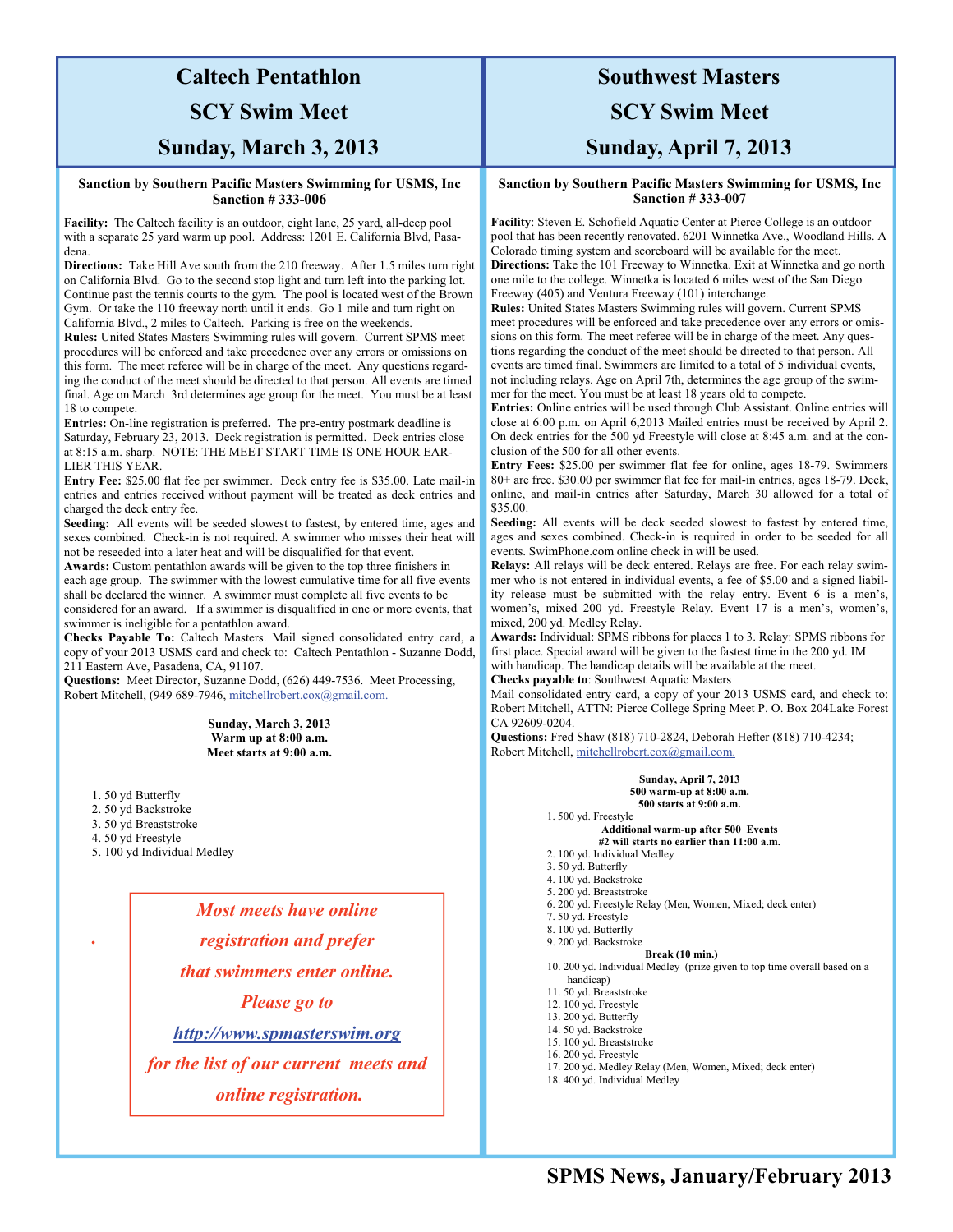

## **SPMS Coaches Clinic a Success**

**by Christin e Maki** 

Despite the Los Angeles media hype of "Carmageddon 2", the SPMS Coaches Clinic on September  $29<sup>th</sup>$  still proved to be successful. Thirty attendees, volunteer presenters, and coaches came to the home of the Conejo Valley Multi-Sport Masters at Cal Lutheran University located in Thousand Oaks to share information and learn from each other.



Steve Munatones OW Source



Ingrid Miller Fearless Swimming



Steve Hyde South Bay Masters

H dC handle



Polar HR **Monitors** 



Mark Moore The Fitness Workout



**CARMACEDDON** 

Nancy Reno Masters & Swim Meets

Leaders in the open water swimming community came to present on the importance of both swimmers and coaches obtaining knowledge and practicing the basics to the toughest levels of open water swimming competition. These experts in the field of open water swimming, promote safety through training; ensuring swimmers practice for the unexpected and striving to prevent the devastating consequences of undertraining.

Additional professional presenters included:

Suzy Degazon (Polar Heart Monitors & Hammer Nutrition) who presented on monitoring the aquatic heart throughout a swimmers workout; Mark Moore, head coach of Mission Viejo Masters, who taught coaches not only how to calculate an athlete's optimal heart rate but also how to utilize it in the "Fitness Workout" which uses the heart rate in lieu of the pace clock for training; and Nancy Reno, head coach of Conejo Valley Multi-Sport Masters, who presented on how to encourage Masters swimmers to attend and participate in USMS swim meets.

Thank you to all of our presenters and the SPMS Committee members Jacquie Cole and Anita Cole for presenting on Club Development and Club Marketing. Save the date for the 2013 SPMS Coaches Clinic scheduled for Saturday, October 12, 2013 (location TBD).

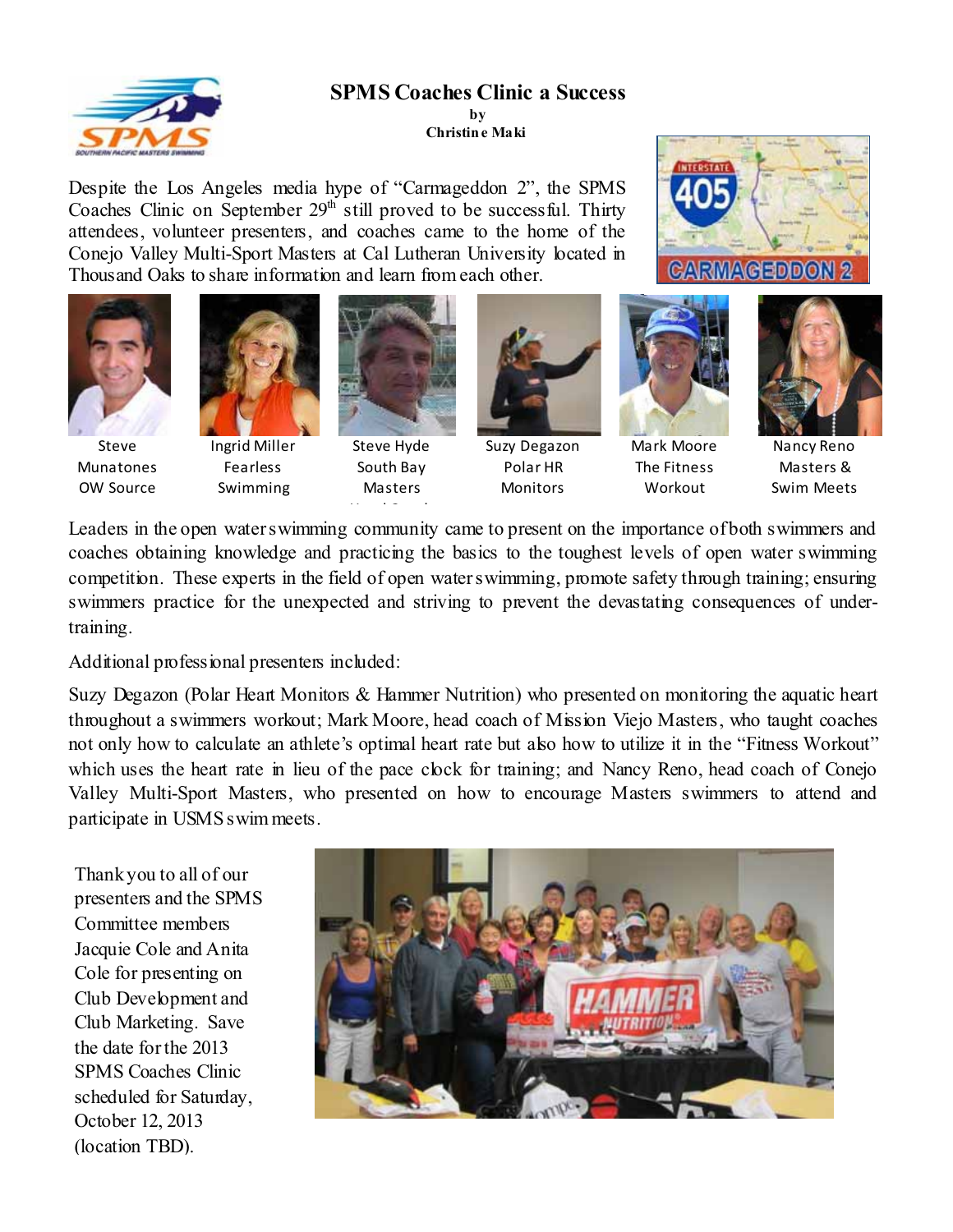## **MORE: Motivation and Your Personal Record!**

by

Ben Lovelace

As endurance athletes it is easy to turn our "off season" into an extended season. During the holidays, large American turkey dinners, company holiday parties, and cold breezy and bone-chilling mornings keep us off pool decks and avoiding our other modes of exercise in full. This hibernation practice often extends our off-season leading to a longer detraining period then we had initially expected. Walking hand-in-hand with our "personal recovery time" is one's lack of *motivation* to get back to regular exercise patterns and the typical type 'A' schedule we often keep. So the question becomes: How do we break the cyclical patterns of not exercising during these winter months and get back to swimming, riding, and running with new vigor, excitement, and *motivation*?

Athletes looking to get back into the swing of things need to develop a plan. The best model I have come up with for endurance athletes is the M.O.R.E. plan! The MORE plan is both an acronym and a philosophy that successfully builds an exciting and stressfree framework to get athletes motivated for serious training. Simply the MORE acronym stands for: **Motivation, Off-Time, Research, Exercise**. While each aspect of the MORE plan is somewhat self-explanatory, it is important to dive into each aspect of the plan to truly understand the method and philosophy that will lead to an athlete's overall motivation change.

**M** The **<sup>M</sup>** in the MORE plan stands for motivation for a number of reasons. First, athletes looking to regain excitement about their sport need something that motivates them to 'dive' head first into the early mornings swim training and the often pending second sport exercise session that follows midday or after a long day of work. The top three motivators that I have found both personally and while working with endurance athletes are **M**aterials (i.e. Gear), **M**ovies, and **M**usic. Buying a new piece of gear or **M**aterials such as new goggles, a new fun suit, or a waterproof MP3 player, can often excite an athlete to participate in practices that he/she hasn't participated in for some time. In addition watching or listening to **M**otivational **M**usic or **M**ovies inspires an athlete to begin the training process with a full head of steam.

**O** The **<sup>O</sup>** in the M**O**RE plan stands for off-time. **O**ff-time or rest from the exercise sessions allows for our bodies to recover. Too often athletes get motivated to start training and burn themselves out in the first three weeks by trying to do too much. Schedule **O**ff -time in your weekly workouts that incorporate something fun and different to allow your body and mind to recover. This practice will allow swimmers to avoid burn-out, keep motivation high, and allow for a successful transition into a bigger training volume in the months to come.

**R** The **R** in the MORE plan stands for **R**esearch. In this case research stands for any actions an athlete can take to organize, develop and structure their training/racing plan to make their season run smoothly. I like to start off by having my athletes create a document that lays out all the races that they plan to do, the various logistics for each race, and what they want to accomplish at each race. This process alone has the ability to motivate, excite, and inspire athletes to jump head first into training!

**E** The **<sup>E</sup>** in the MORE plan stands for **E**xercise. Exercise, as most of us know, can bring happiness to our lives! When looking to get motivated, participating in exercise is the first thing I encourage an athlete to do. At the beginning, exercise must be different than anything the athlete has previously done. If you are a 200 Freestyle swimmer, swim backstroke or breaststroke. If you are tired of the pool altogether, lift weights, go rock-climbing or attend a local yoga class. The idea here is to keep you moving through exercise, allow your brain to have a break from your typical exercise/event whilst strengthening the systems that are needed to support your sport. Going through this process will ignite the passionate fire deep inside you to re-establish your exercise training patterns and motivate you to begin a new season.

**MORE** The MORE philosophy, when put into practice, successfully results in athletes feeling more motivated than when

they started. One aspect of the plan may contribute to an athlete's motivation more significantly. However all aspects have the collective potential to motivate the athlete to the necessary level to begin a serious training schedule. As athletes, we must implement the **MORE** plan early and often (i.e. daily) to give ourselves a fighting chance against the relentless late dinners and social holiday gatherings that keep us off pool decks and far from hitting that personal record swim, bike or run time.



*Ben Lovelace is a certified Health and Fitness Specialist through the American College of Sports Medicine and a local triathlon coach in the San Gabriel Valley. His undergraduate degree and masters degree are both in exercise physiology and human performance with a concentration in human bioenergetics. Ben enjoys coaching athletes of all levels and working with people to live a happier healthier lifestyle. You may contact him at:* lovelace.ben@gmail.com

## **SPMS News, January/February 2013**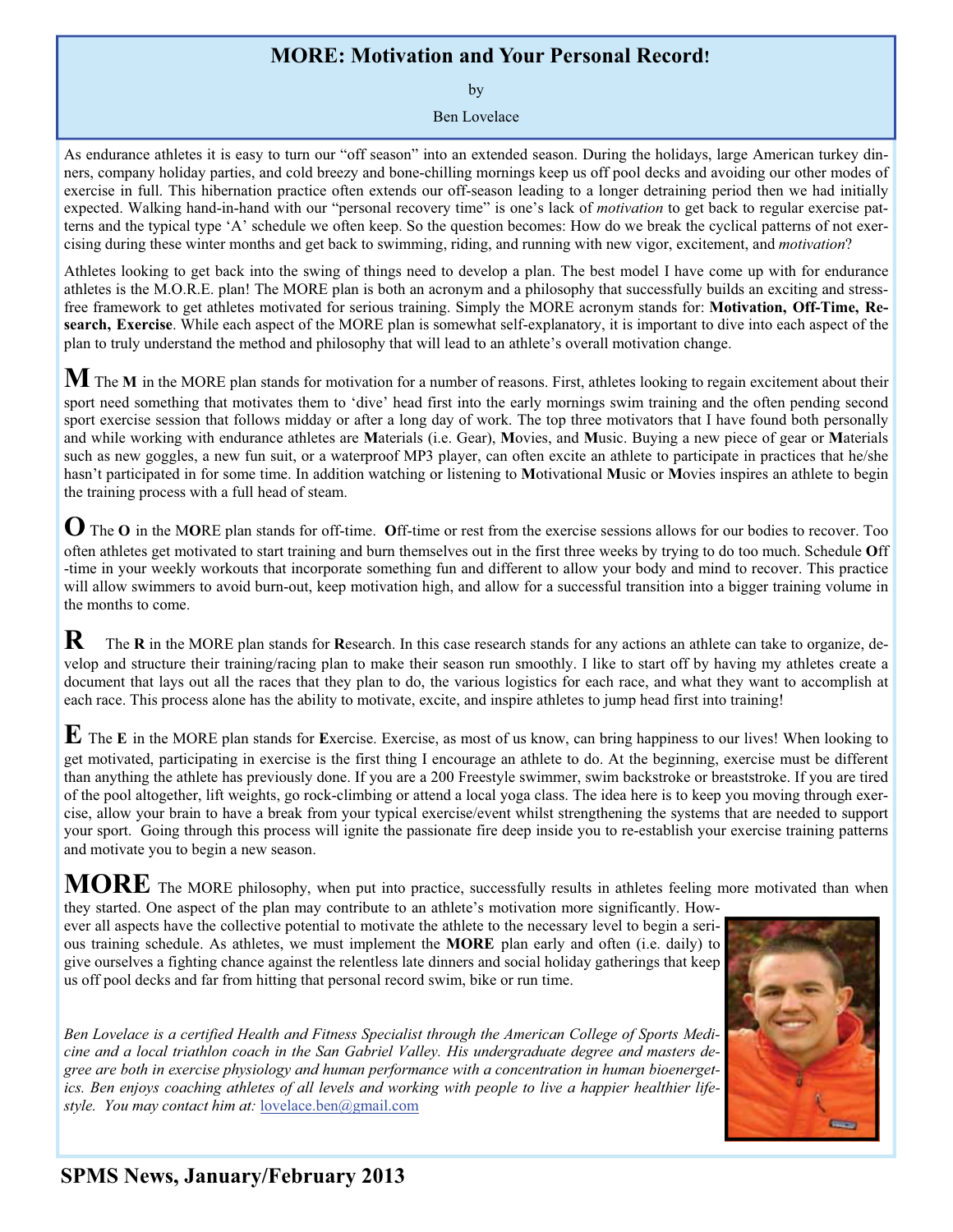

# **2013 Membership Application**

*All 2013 memberships expire on December 31, 2013* 

Renewal – my last USMS number was New registration



**You can register online at: http://www.usms.org/reg/**

### **Register with the same name you will use for competition. Please print clearly.**

| Last Name                |     |              |       | <b>First Name</b> |                |  | MI                      |  |
|--------------------------|-----|--------------|-------|-------------------|----------------|--|-------------------------|--|
|                          |     |              |       |                   |                |  |                         |  |
| <b>Street Address</b>    |     |              |       |                   |                |  |                         |  |
|                          |     |              |       |                   |                |  |                         |  |
| City                     |     |              | State |                   | Zip            |  | Phone                   |  |
|                          |     |              |       |                   |                |  |                         |  |
| Date of Birth (mm/dd/yy) | Age | Sex (circle) |       |                   | E-mail address |  |                         |  |
|                          |     | M            | F     |                   |                |  |                         |  |
| Club or Unattached       |     |              |       |                   |                |  | Today's Date (required) |  |
|                          |     |              |       |                   |                |  |                         |  |

### **RELATED MEMBERSHIPS & CERTIFICATIONS**

| Masters Coach<br>l am a:<br><b>Certified Official</b> | I am a member of:<br><b>YMCA</b><br><b>USA Triathlon</b><br><b>USA Swimming</b>   |                                                                                     |  |  |
|-------------------------------------------------------|-----------------------------------------------------------------------------------|-------------------------------------------------------------------------------------|--|--|
|                                                       | <b>FULL-YEAR FEES (if joining</b><br>between Nov. 1, 2012, and<br>Aug. 31, 2013): | <b>END-OF-YEAR FEES (if</b><br>joining between Sep. 1,<br>2013, and Oct. 31, 2013): |  |  |
| US Masters Swimming full-year fee (\$33) or end-      |                                                                                   |                                                                                     |  |  |
| of-year fee (\$28) plus LMSC (local governing         |                                                                                   |                                                                                     |  |  |
| body) fee (\$13.00):                                  | 46.00                                                                             | 36.00<br>S                                                                          |  |  |
| I wish to contribute this amount to the               |                                                                                   |                                                                                     |  |  |
| International Swimming Hall of Fame Foundation:       |                                                                                   |                                                                                     |  |  |
| I wish to contribute this amount to the               |                                                                                   |                                                                                     |  |  |
| USMS "Swimming Saves Lives" Fund:                     |                                                                                   |                                                                                     |  |  |
| wish to contribute this amount to my LMSC:            |                                                                                   |                                                                                     |  |  |
| Total:                                                |                                                                                   |                                                                                     |  |  |

Benefits of Membership include a subscription to USMS's magazine, *SWIMMER*, during the length of the membership year.

USMS Registered swimmers are covered with secondary accident insurance:

1) in practices supervised by a USMS member or USA Swimming certified coach where all swimmers are USMS registered.

2) in USMS sanctioned meets where all competitors are USMS registered.

Please allow 2 weeks processing time.

WAIVER: I the undersigned participant, intending to be legally bound, hereby certify that I am physically fit and have not been otherwise informed by a physician. I acknowledge that I am aware of all the risks inherent in Masters swimming (training and competition) including possible permanent disability or death, and agree to assume all of those risks. AS A CONDITION OF MY PARTICIPATION IN THE MASTERS SWIMMING PROGRAM OR ANY ACTIVITIES INCIDENT THERETO, I HEREBY WAIVE ANY AND ALL RIGHTS TO CLAIMS FOR LOSS OR DAMAGES, INCLUDING ALL CLAIMS FOR LOSS OR DAMAGES CAUSED BY THE NEGLIGENCE, ACTIVE OR PASSIVE, OF THE FOLLOWING: UNITED STATES MASTERS SWIMMING, INC., THE LOCAL MASTERS SWIMMING COMMITTEES, THE CLUBS, HOST FACILITIES, MEET SPONSORS, MEET COMMITTEES, OR ANY INDIVIDUALS OFFICIATING AT THE MEETS OR SUPERVISING SUCH ACTIVITES. In addition, I agree to abide by and be governed by the rules of USMS.

| Signature (required): | $.19+$ |
|-----------------------|--------|
|-----------------------|--------|

*Please make check for total fee plus any donation amounts payable to:* **Southern Pacific Masters Swimming** 

Mail check and completed form to: SPMS Registrar Dan Wegner

3773 Price Ridge Ct Las Vegas, NV 89147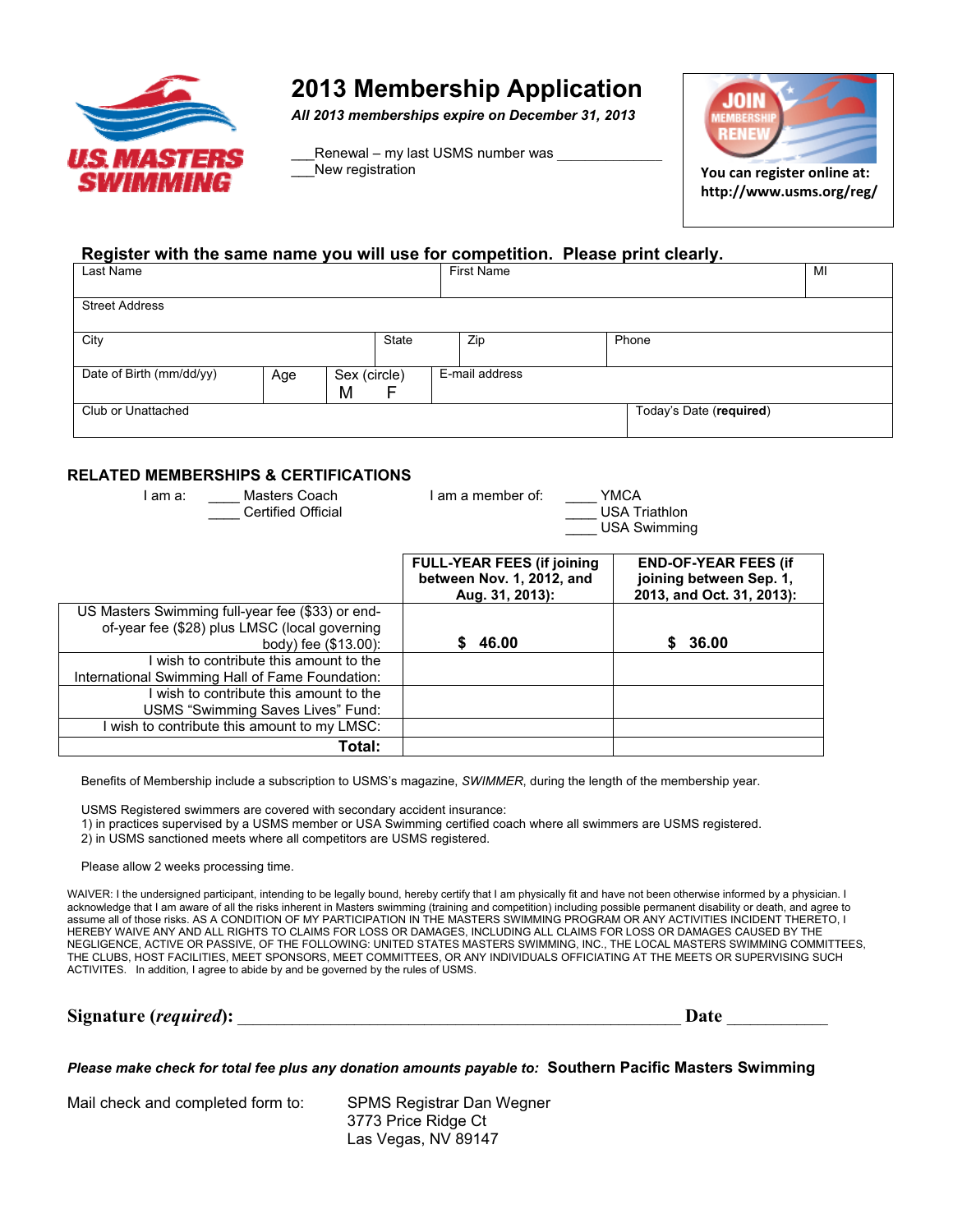#### **SWIM FOR LIFE**

**SAN LUIS OBISPO, SANTA BARBARA (North) and KERN SANTA BARBARA (South) and VENTURA LOS ANGELES (North)** CLAREMONT: The Claremont Club John Ries (909) 625-6791, tccswim@hotmail.com<br>COVINA: Covina Tri-Swim Masters Swimming Christine Maki (626) 641-5680, covinamastersswi L.A. Van Nuys: SCAQ SCAQ Office (310) 390-5700, www.swim.net/scaq LANCASTER: Oasis Masters Tom Otto (661) 948-0057, ottolfixit@hotmail.com<br>
PALMDALE: Canyons Aquatic Masters Jeff Conwell (661) 993-2868, jeffc@canyons.org, **LOS ANGELES (Westside)** Pacific Palisades and Santa Monica Tower 26 Gerry Rodrigues (310) 432-3683, www.tower26.com<br>WEST HOLLYWOOD Aquatics Greg Walther (310) 288-6555 (team hotline), info@w **LOS ANGELES (Central and South)**  L.A. Echo Park and USC: SCAQ <br>
L.A. MID-WILSHIRE: Meridian Swim Club <br>
Vanessa Mesia (310) 729-2971, vanessamesia@sbc **LOS ANGELES (South Bay and East County)**  REDONDO BEACH - SCAQ<br>
TORRANCE: LA Peninsula Swimmers<br>
TORRANCE: LA Peninsula Swimmers<br>
SCAQ Office (310) 374-1263, info@lapsmasters.org **INLAND EMPIRE ORANGE COUNTY<br>ALISO VIEJO:** Renaissance Club Sport **LAS VEGAS**<br> **HENDERSON** Southern Nevada Masters

ATASCADERO: Team KMAN<br>ATASCADERO: No. SI O Masters<br>Kass Flaig (805) 704-9797 kassflaig@hotmail.com www.c2multisport.com ATASCADERO: No. SLO Masters Christianus (Kass Flaig (805) 704-9797, kassflaig@hotmail.com, www.c2multisport.com<br>BAKERSFIELD: Gold Wave Masters Chris Hansen (661) 654-2327, chansen6@csub.edu BAKERSFIELD Swim Club<br>BAKERSFIELD Aquatics Club Charles Pike (661) 395-4663, bakersfieldsaquatics@yahoo.com, www.bakersf BAKERSFIELD Aquatics Club<br>
Charles Pike (661) 395-4663, bakersfieldaquatics@yahoo.com, www.bakersfieldaquatics.org<br>
Frank Piemme (805) 735-7574, conniefrank@yerizon.net LOMPOC: Lompoc's Other Swim Team Frank Piemme (805) 735-7574, conniefrank@verizon.net<br>PASO ROBLES: North County Aquatics Frank Piemme (805) 238-5591, betco@yahoo.com, PASO ROBLES: North County Aquatics Nancy Sznejkowski (805) 238-5591, betco@yahoo.com, www.northcountyaquatics.org<br>Philip Yoshida (805) 543-9515, office@sloswimclub.org, www.sloswimclub.org Philip Yoshida (805) 543-9515, office@sloswimclub.org, www.sloswimclub.org SAN LUIS OBISPO: Kennedy Club Masters Linda Stimson (805) 781-3488 x 17, sloaquatics@kennedyclubs.com, www.kennedyclubs.com SANTA MARIA: Santa Maria Swim Club Mike Ashmore (805) 928-9655, santamariaswim@verizon.com, www.santamariaswim.net CAMARILLO: Camarillo YMCA Martin Armstrong (805) 794-5525, kelpbedd@yahoo.com, www.ciymca.org CARPINTERIA: Channel Island Vic Anderson (805) 403-5425, delphis13@msn.com, channelislandmasters.blogspot.com<br>OJAI: Ojai Masters<br>Rick Goeden (805) 646-6884, theswimguy@sbcglobal.net OJAI: Ojai Masters **CALC ACCES ACCESS** Rick Goeden (805) 646-6884, theswimguy@sbcglobal.net<br>
Gregg Wilson (805)252-6469, sbacmasters@gmail.com, w SANTA BARBARA Aquatics Club Gregg Wilson (805)252-6469, sbacmasters@gmail.com, www.sbaquatics.com<br>SANTA BARBARA: UCSB Masters Santa Club (805) 893-2505, ucsbmasters@gmail.com SANTA BARBARA: UCSB Masters Naya Higashijima (805) 893-2505, ucsbmasters@gmail.com<br>SANTA BARBARA Masters SB Swim Office (805) 966-9757, swimoffice@sbswim.org SANTA BARBARA Masters<br>
SB Swim Office (805) 966-9757, swimoffice@sbswim.org<br>
SANTA BARBARA: Oceanducks<br>
SMNTA BARBARA: Oceanducks<br>
SMNTA BARBARA: Oceanducks SANTA BARBARA: Oceanducks Emilio Casanueva (805) 637-8331, emilio@zapallar.net<br>
THOUSAND OAKS: Conejo Simi Aquatics Jon Irwin (310) 658-7276, jirwin@earthlink.com, www. THOUSAND OAKS: Conejo Simi Aquatics **Fig. 1988** Jon Irwin (310) 658-7276, jirwin@earthlink.com, www.esaswim.com<br>THOUSAND OAKS: Conejo Valley Multisport Masters Nancy Kirkpatrick-Reno (818) 469-9972, nancy@conejovalleymulti THOUSAND OAKS: Conejo Valley Multisport Masters Nancy Kirkpatrick-Reno (818) 469-9972, nancy@conejovalleymultisportmasters.com<br>THOUSAND OAKS: Daland Masters Kevin Lane (818) 917-6930, klane1956ct@sbcglobal.net, www.dalands THOUSAND OAKS: Daland Masters Kevin Lane (818) 917-6930, klane1956ct@sbcglobal.net, www.dalandswim.com<br>THOUSAND OAKS: South Coast Aquatics Matt Warshaw (805) 660-2082, matt@southcoastaquatics.com, www.southcoasta THOUSAND OAKS: South Coast Aquatics Matt Warshaw (805) 660-2082, matt@southcoastaquatics.com, www.southcoastaquatics.com<br>VENTURA COUNTY Masters Maters Material Material Material Material Material Material Material Material Jason York (408) 821-5600, jason.e.york@gmail.com, www.buenaventuraswimclub.org VENTURA: Rio Mesa Masters Toby Petty (805) 642-6674, tonthego00@sbcglobal.net, www.riomesaswimclub.com COVINA: Covina Tri-Swim Masters Swimming Christine Maki (626) 641-5680, covinamastersswimteam@yahoo.com PALMDALE: Canyons Aquatic Masters Surface and Surface of the State of Gonwell (661) 993-2868, jeffc@canyons.org, www.canyons.org<br>PASADENA: Caltech Masters Surface and Surface of Suzanne Dodd (626) 449-7536, srdodd@jpl.nasa PASADENA: Rose Bowl Masters Chad Durieux (626) 564-0330, cdurieux@rosebowlaquatics.org, www.rosebowlaquatics.org<br>Chris Georges (818) 794-0196, tritonswimntri@gmail.com SAN FERNANDO: Triton Swimming and Triathlon Team Chris Georges (818) 794-0196, tritonswimntri@gmail.com<br>SANTA CLARITA Masters Chris Georges Chris Georges (818) 756 (Seefe Discrete Chris Comp. nool: (661) 256 SANTA CLARITA Masters<br>
WALNUT: Faster Masters Swim Team<br>
Louis Boehle (909) 657-7758, louisboehle@mac.com<br>
Louis Boehle (909) 657-7758, louisboehle@mac.com Louis Boehle (909) 657-7758, louisboehle@mac.com Raine Kishimoto (818) 222-2782 x 110, lkishimoto@cityofcalabasas.com EL SEGUNDO MASTERS City of El Segundo (310) 524-2700 x2738 HOLLYWOOD: Hollywood Wilshire YMCA Ricardo Espinoza (213) 639-7547, ricardoespinoza@ymcala.org L.A. Santa Monica, Culver, Westwood, LMU SCAQ Office (310) 390-5700, www.swim.net/scaq<br>L.A. WEST: UCLA Bruin Masters Erika Stebbins (310) 386-2712, estebbins@recreation.ucla.edu MALIBU Community Pool Swims Masters Molly Larson (310) 456-2489 x272, mlarson@ci.malibu.ca.us, www.ci.malibu.ca.us<br>Pacific Palisades and Santa Monica Tower 26 Gerry Rodrigues (310) 432-3683, www.tower26.com WEST HOLLYWOOD Aquatics (State of Greg Walther (310) 288-6555 (team hotline), info@wh2o.org, www.wh2o.org<br>WOODLAND HILLS: Southwest Aquatics Masters Fred Shaw (818) 347-1637, swamfred@aol.com, www.swam.us Fred Shaw (818) 347-1637, swamfred@aol.com, www.swam.us CATALINA Channel Swimming Federation Carol Sing (619) 588-2677, swim@swimcatalina.org, www.swimcatalina.org<br>
L.A.: Swimming Los Angeles<br>
Matt Harrigan, matt@swimmingla.com or Andy Copley, andy@swimmingla.org L.A.: Swimming Los Angeles (SCAQ) and Matt Harrigan, matt Alexander and Matt Harrigan, matt and Society and Matt Harrigan, matt and Copley, andy as wimmingla.com CLA. Echo Park and USC: SCAQ (SCAQ) SCAQ Office (310) 390-57 L.A. MID-WILSHIRE: Meridian Swim Club Vanessa Mesia (310) 729-2971, vanessamesia@sbcglobal.net, www.meridiansportsclub.com Vanessa Mesia (310) 729-2971, vanessamesia@sbcglobal.net, www.laac.com SOUTH GATE Masters Swim Team Patricia Mitchell (323) 563-5446, pmitchell@sogate.org HAWTHORNE: South Bay Swim Team (Figure 2011) Kathy Davids Gore (310) 643-6523, kdavids@socal.rr.com, www.southbayswimteam.org<br>
LONG BEACH/LOS ALAMITOS: Long Beach Grunions (Figure 2011) Mike Miranda (714) 808-9158, info@lb LONG BEACH/LOS ALAMITOS: Long Beach Grunions Mike Miranda (714) 808-9158, info@lbgrunions.org, www.lbgrunions.com LA MIRADA: La Mirada Armada Beverly Garman (949) 552-1710, ihaccoach@aol.com, www.swimarmada.com<br>LONG BEACH: Alpert JCC Sascha Bryon-Zwick (562) 426-7601 x1035, sbryanzwick@alpertjcc.org, www LONG BEACH: Alpert JCC Sascha Bryon-Zwick (562) 426-7601 x1035, sbryanzwick@alpertjcc.org, www.alpertjcc.org<br>Cindy Summers (562) 416-6755, summerscm@hotmail.com LONG BEACH: Long Beach Masters Swim Cindy Summers (562) 416-6755, summerscm@hotmail.com LONG BEACH: Shore Aquatic Masters **Robert Lynn (562) 644-3883**, europeanhouse@aol.com, www.shoreaquatics.com<br>
LONG BEACH: Viking Aquatics/Masters **Robert Lynn (562) 644-3883**, europeanhouse@aol.com, www.shoreaquatics.com<br> LONG BEACH: Viking Aquatics/Masters Chris Oeding (714) 478-3030, chris@vikingaquatics MANHATTAN BEACH: Magnum Masters Chuck Milam (310) 546-3601, cdmilam@hotmail.com, www.manhattancc.com RANCHO PALOS VERDES: Zenith Aquatics Shari Twidwell (310) 947-1323, shari@zapswimming.com, www.zapswimming.com<br>REDONDO BEACH - SCAQ SCAQ Office (310) 390-5700, www.swim.net/scaq Jim Steinauer (310) 374-1263, info@lapsmasters.org, www.lapsmasters.org Christy Arwood (951) 769-2087, christy@nds-ca.net

CORONA: Circle City Aquatics Scott Gainey (949) 315-1013, coachgainey@gmail.com, www.ccaqswim.org<br>CORONA: Corona Aquatic Team Masters Scott Gainey (866) SWM-CRNA, coachsalvino@hotmail.com CORONA: Corona Aquatic Team Masters John Salvino (866) SWM-CRNA, coachsalvino@hotmail.com<br>Prime RIVERSIDE: Riverside Aquatics Assn. Carrie Ridgway (951) 205-2268, info@raa-swim.org, www.raa RIVERSIDE: Riverside Aquatics Assn. Carrie Ridgway (951) 205-2268, info@raa-swim.org, www.raa-swim.org<br>TEMECULA: City of Temecula Masters Gwen Willcox (951) 694-6410, gwen.willcox@cityoftemecula.org TEMECULA: City of Temecula Masters Gwen Willcox (951) 694-6410, gwen.willcox@cityoftemecula.org<br>TEMECULA Swim Club Gwen Club Bryan Davis (951) 285-2718, headcoach@temeculaswimclub.com, TEMECULA Swim Club Company Club Bryan Davis (951) 285-2718, headcoach@temeculaswimclub.com, www.temeculaswimclub.com<br>TucAIPA: Masters of Yucaipa Jason Bradbury (951) 845-7458, ystcoach.jason@verizon.net, www.yucaipaswim.org

ALISO VIEJO: Renaissance Club Sport Alex Isaly (949) 643-6700, alex.isaly@clubsports.com, www.renaissanceclubsport.com/aliso-viejo<br>COSTA MESA: Orange Coast Masters Swimming Anthony Iacopetti (714) 369-9555, aiacopetti@occ. COSTA MESA: Orange Coast Masters Swimming Anthony Iacopetti (714) 369-9555, aiacopetti@occ.cccd.edu, www.coastmastersswimming.com<br>COTO DE CAZA: Coyotes Coast Masters Swimming Com COTO DE CAZA: Coyotes Conrad (949) 858-4100 x257, cotocoyotes@gmail.com<br>
FULLERTON: FAST Masters Team (1949) 866-6523, swimbill@sbcglobal.net, www.fa FULLERTON: FAST Masters Team Bill Jewell (949) 466-6523, swimbill@sbcglobal.net, www.fastswim.org<br>HUNTINGTON BEACH: Golden West Swim Club Cindy Lim (714) 397-0132, cindyhlim@msn.com, www.goldenwestswin HUNTINGTON BEACH: Golden West Swim Club<br>
RVINE Novaquatics<br>
RVINE UCI Masters<br>
RVINE: UCI Masters<br>
Charlie Schober (949) 328-6682, info@novamasters.com, www.novamasters.com<br>
Charlie Schober (949) 824-7946. ctschobe@uci.edu Mike Collins (949) 338-6682, info@novamasters.com, www.novamasters.com Charlie Schober (949) 824-7946, ctschobe@uci.edu, www.masterswim.uci.edu LOS ALAMITOS Masters **Corey Lakin (562) 430-1073 x511**, clakin@ci.los-alamitos.ca.us, www.ci.los-alamitos.ca.us<br>MISSION VIEJO Masters MISSION VIEJO Masters Mark Moore (949) 233-6521, swimoffice@mvnswim.org, www.mastersmvns MISSION VIEJO Masters<br>Mark Moore (949) 233-6521, swimoffice@mvnswim.org, www.mastersmvnswim.org Narking Mark Desmond (949) 306-3599, markdesmond@highhopes.ws, www.pacificcoastaquatics.org<br>Mark Desmond (949) 306-3599, markd NEWPORT BEACH Lifeguard Association Jim Turner (949) 644-3046, jturner@nbfd.net, www.newportlifeguard.org<br>TUSTIN: SOCAL Aquatics TUSTIN: SOCAL Aquatics (714) 356-7390, coachsteve@socalaquatics.com, www.socalaquatics.com<br>TORBA LINDA: East Lake Eagle Rays Mike Pawloski (714) 372-6273, bonuspak@earthlink.net Mike Pawloski (714) 372-6273, bonuspak@earthlink.net

HENDERSON Southern Nevada Masters Frank Lowery (702) 400-2790, flowery 719@cox.net, www.lowerysmultisport.com<br>
LAS VEGAS: Las Vegas Masters Victor Hecker (702) 247-7788, heckerrealestate@hotmail.com LAS VEGAS: Las Vegas Masters Victor Hecker (702) 247-7788, heckerrealestate@hotmail.com<br>
LAS VEGAS: Swim Las Vegas Kara Robertson (702) 247-7788, heckerrealestate@hotmail.com<br>
Kara Robertson (702) 249-2316, swimlasvegas@gm LAS VEGAS: Swim Las Vegas Kara Robertson (702) 498-2316, swimlasvegas@gmail.com, www.swimlv.com<br>
LAS VEGAS: Viva Las Vegas Masters Melissa Gutierrez (702) 498-4321, mjvgutierrez@cox.net Melissa Gutierrez (702) 480-4321, mjvgutierrez@cox.net